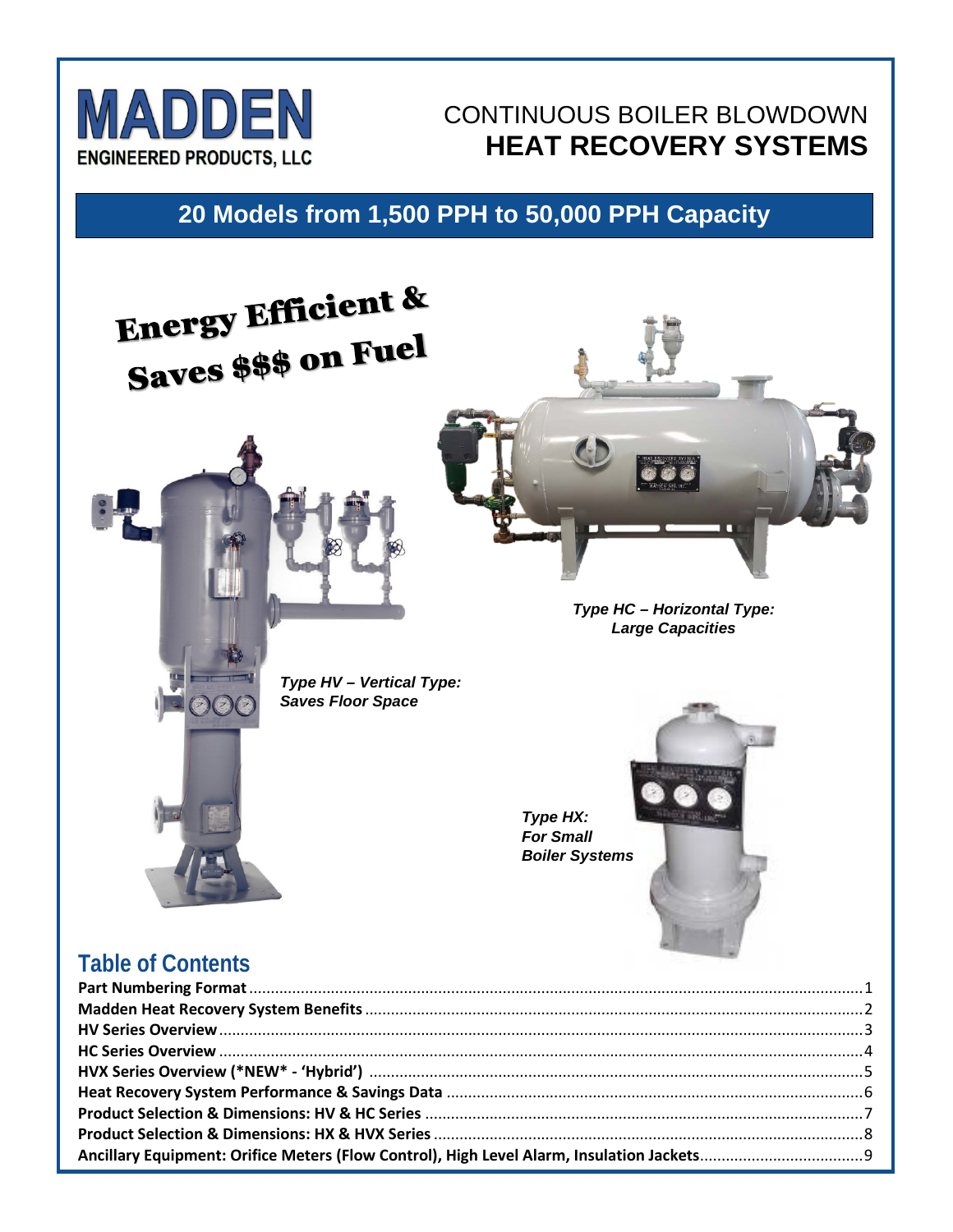# **Madden Heat Recovery Systems**

### **Part Numbering Format**

Format: 1st - start with HV, HC, HX, or HVX. 2nd - add capacity number. 3rd - add ancillary equipment adders and upgrades as necessary.



\*NOTE: HX series heat exchangers do not offer flash steam recovery.

### **- OPTIONAL ANCILLARY EQUIPMENT 'ADDITIONS'**

"H" - HIGH LEVEL ALARM SYSTEM, P/N HC002B, (HV & HC SERIES)

"I" - CUSTOM FIT ISULATION JACKET, P/N HV50(CAPACITY)IJ, (ALL)

"A" - COPPER COIL HEAT EXCHANGER - shorter service life, more efficient BTU recovery (HV & HX SERIES)

"O" - MADDEN ORIFICE METER(S), P/N OM250\_A OR OM650\_A, - for blowdown flow rate control.

"M" - INLET MANIFOLD, P/N HV310, 3" X 36", Sch 80, SA106 or A53, CS, up to (3) 1" FNPT connections.

### **- OPTIONAL ANCILLARY EQUIPMENT 'UPGRADES'**

"1" - EXTERNAL LEVEL CONTROLLER - Armstrong liquid lever drain trap, in lieu of Madden's standard internal float and drain controller. (HC & HV SERIES)

"2" - ELEVATED STAND - 2" x 2" steel tubing frame connected to upper vessel for easy maintenance of lower heat exchanger. (HV SERIES ONLY).

**Full P/N Example:**

**HV50 − HIOM − 2**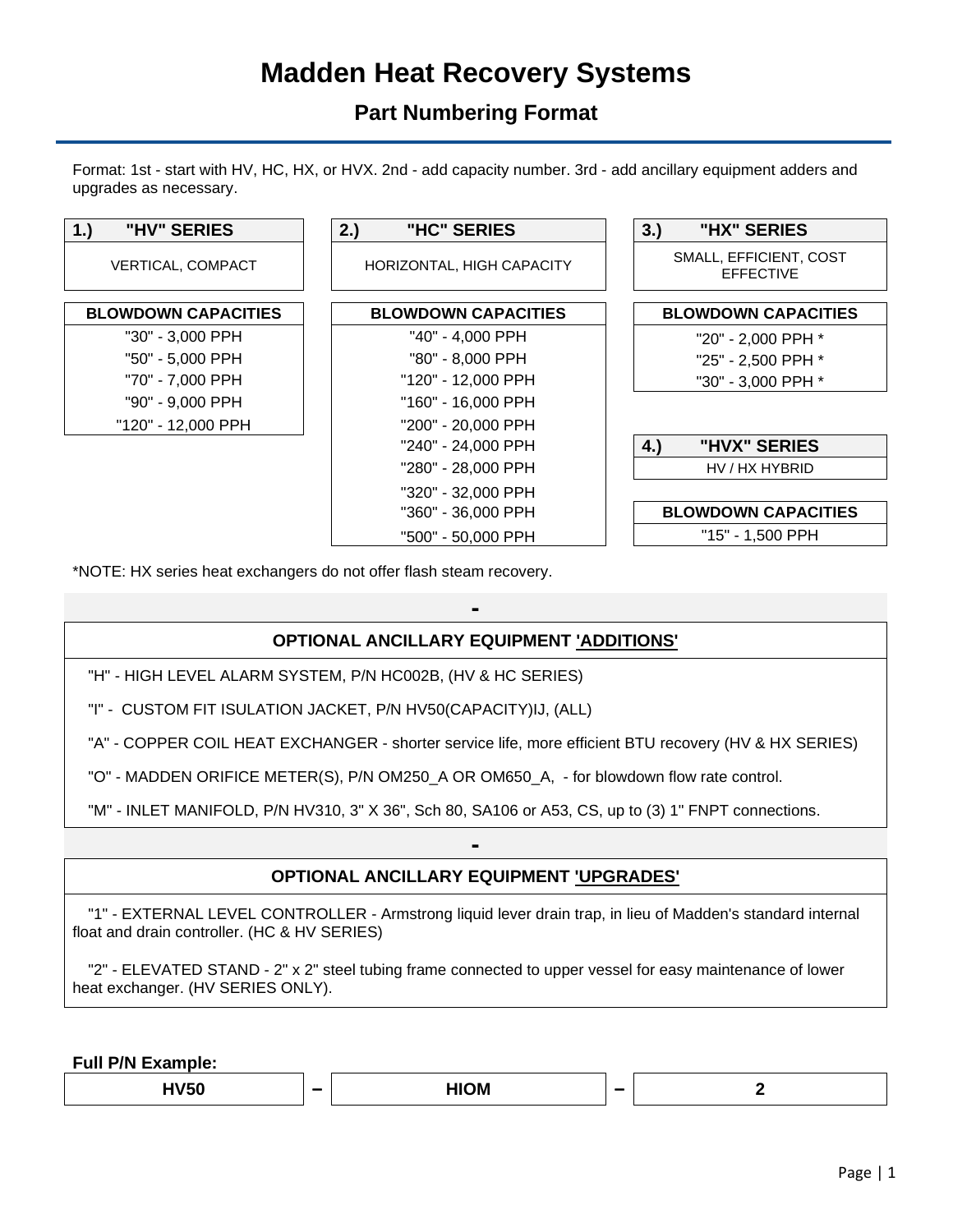Three different styles and twenty standard models are available to match a Madden Blowdown Heat Recovery System to your boiler system for the best performance and the most economical return on investment. Look at these Madden results:

- *Recover 90% of the heat energy in continuous top blowdown that would be lost down the drain*
- *Reduce temperature of blowdown discharge to drain to meet statute limits*
- *Fast investment payback from fuel, cooling water and makeup water savings, Madden systems usually pay for themselves in less than 12 months*
- *Durable, time proven designs, built to take the punishment of continuous, 24 hour a day service for years.*

### **How does it work?**

Hot, high pressure continuous blowdown water drained from the boiler contains valuable heat energy. The continuous blowdown process helps control boiler water quality and operating efficiency by removing suspended and dissolved solids from the water in the boiler drum.

Recovery of up to 50% of the BTU's available may be accomplished by generating low pressure flash steam in a flash tank. This supply of steam can be used in the boiler D/A tank or other low pressure steam applications. As the flash steam is generated, the blowdown condensate that remains is used to preheat the boiler feed water using a low-pressure liquid to liquid heat exchanger. For smaller, lower pressure blowdown requirements, the

HX Series heat recovery systems utilize a higher-pressure liquid to liquid heat exchanger without a flash tank to do the heat recovery job. The Madden sales representative will recommend the model you need to maximize your fuel savings potential.

### **Madden System Features**

#### **Type HV and Type HC**

- No Solids Buildup. Madden systems are self-flushing, designed to use gravity flow to continuously clean itself. They operate without becoming clogged or fouled with solids contained in the dirty blowdown water.
- Low pressure heat exchangers in the Type HC and Type HV systems this reduces stress on equipment and makes scale buildup unlikely on the cooling side of the heat exchanger tubes. This is because the temperature rise of the makeup water cooling medium will usually be no more than 20 degrees Fahrenheit.
- Flash Tanks designed for blowdown baffles on the blowdown inlet create water droplets and turbulence to enlarge the surface area and increase flashing. Adequate vessel volume produces clean steam without water carryover. Surface area and retention time are engineered to facilitate flashing.

### **What is Continuous Top Blowdown?**

To prevent scale buildup and to ensure high steam quality and boiler operating efficiency, boiler water quality specifications must be maintained. Chemical treatment alone can't do the job, so water containing concentrated dissolved and suspended mineral solids is removed continuously through a top blowdown system. As the dirty blowdown water is removed from the boiler drum, it is replaced with fresh makeup water which improves the boiler water quality. Too much blowdown wastes heat and chemical treatment. Too little blowdown results in operation and maintenance problems. To get the full benefits of blowdown heat recovery, the blowdown flow must be continuous, not intermittent.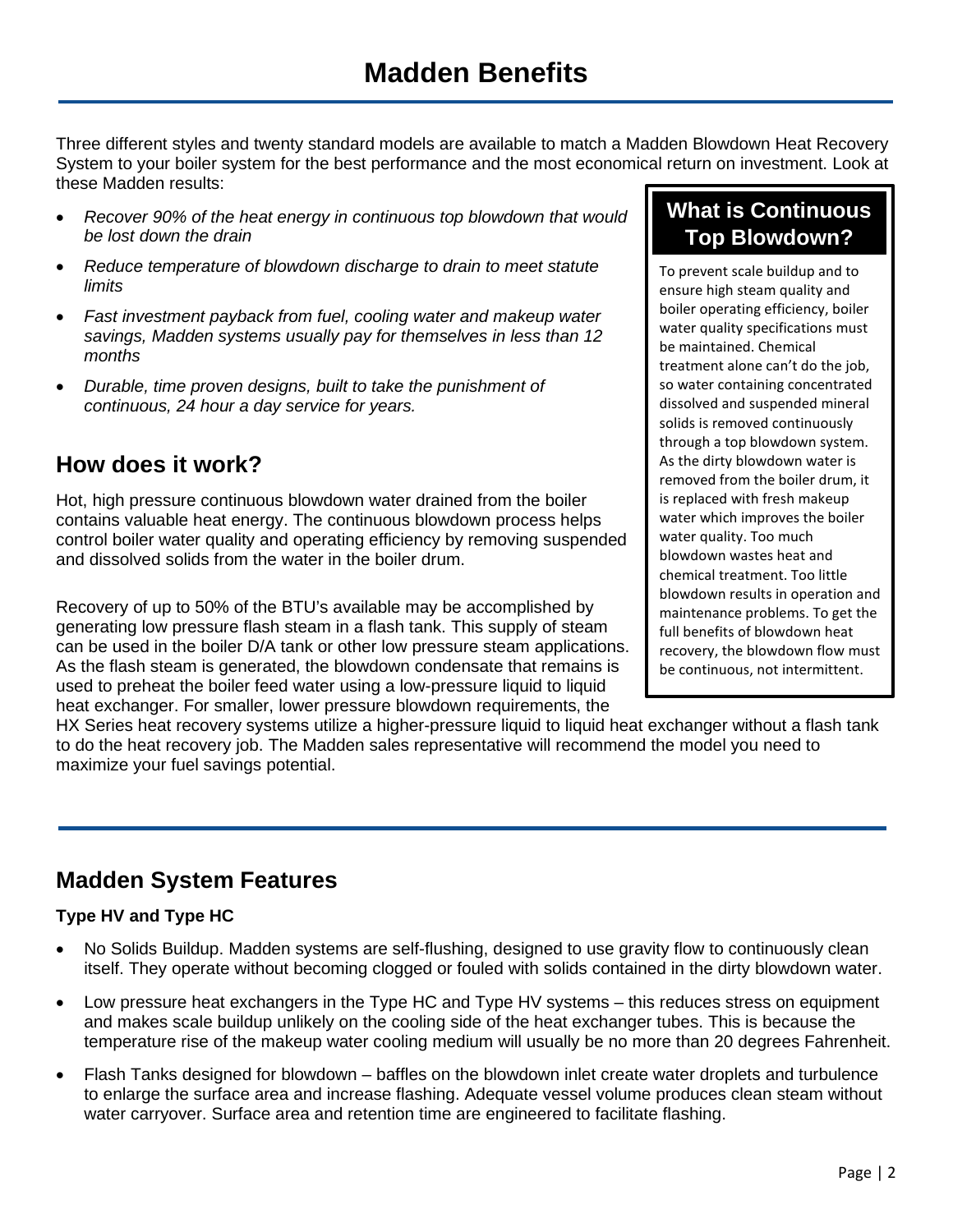# **Madden Features – Type HV**

**5 Models – 3,000 to 12,000 lbs. per hour capacity**

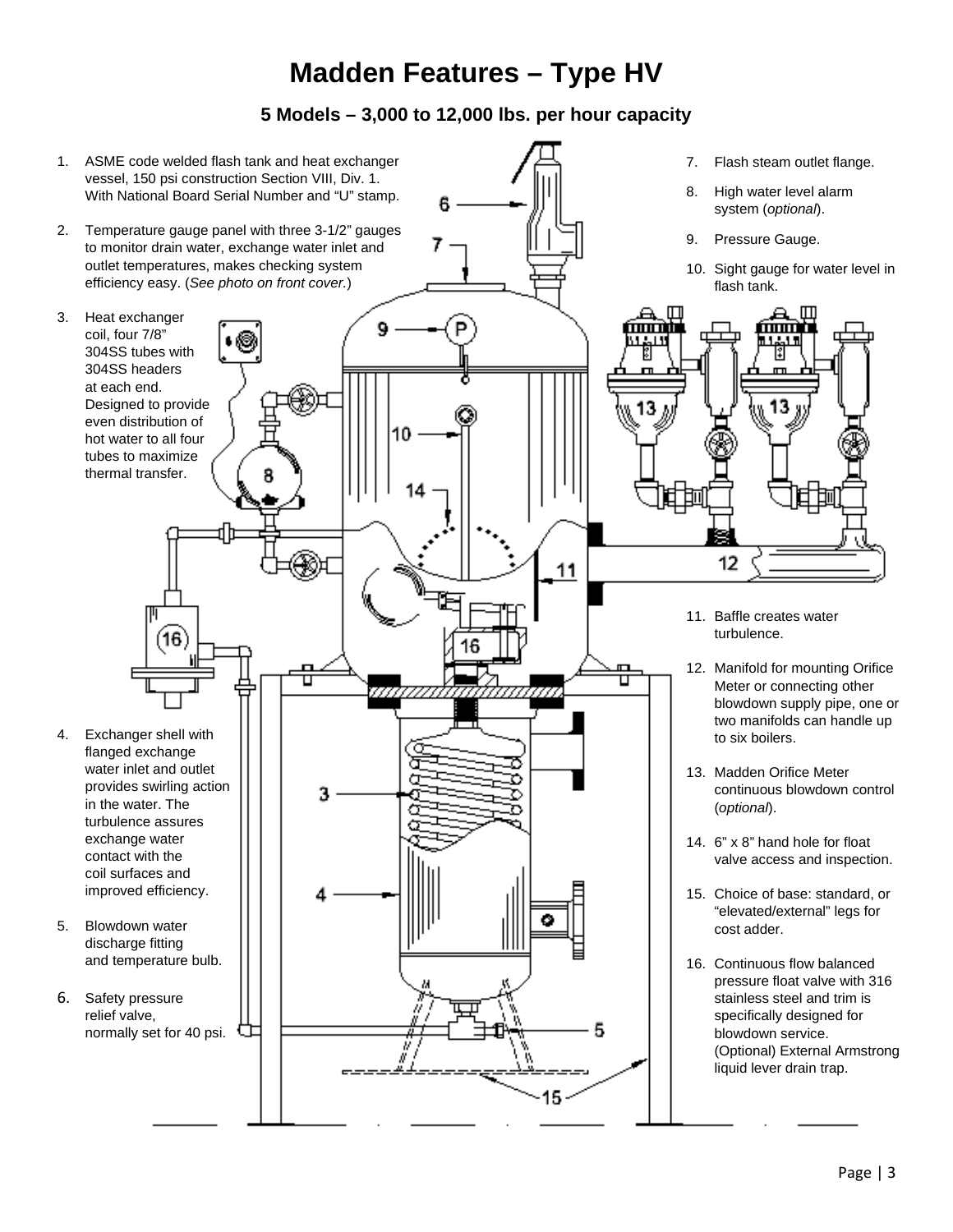# **Madden Features – Type HC**

Madden Type HC Continuous Boiler Blowdown Heat Recovery Systems feature blowdown capacities up to 50,000 lbs per hour. Special designs for capacities up to 60,000 lbs per hour are also available. *(See page 7 for dimensions)*.



- 1. ASME code welded combined flash tank and heat exchanger vessel 150 psi construction.
- 2. U tubes of type 304 stainless steel. Tubes can be easily removed for inspection, cleaning and replacement.
- 3. Pressure gauge.
- 4. External float valve of balanced pressure design. Only float mechanism is inside flash tank. Maintains sufficient blowdown water level in the flash tank to cover exchanger tubes at all times.
- 5. Temperature gauge panel continuously shows performance of unit and furnishes data to calculate savings.
- 6. Orifice meter flow controls *(see page 9)* are precision instruments that accurately control the rate of blowdown. Proven in thousands of installations *(Available as an option).*
- 7. Customized inlet flow control manifold. Six boilers or more can easily be tied into one heat recovery system.
- 8. Relief Valve.
- 9. Gauge glass set.
- 10. 6" x 8" Hand hole for inspection.
- 11. Heavy duty saddle type mounting base.
- 12. High level float with alarm *(optional).*
- 13. Makeup water inlet flanged connection.
- 14. Makeup water outlet flanged connection.
- 15. Flanged flash steam vent connection*.*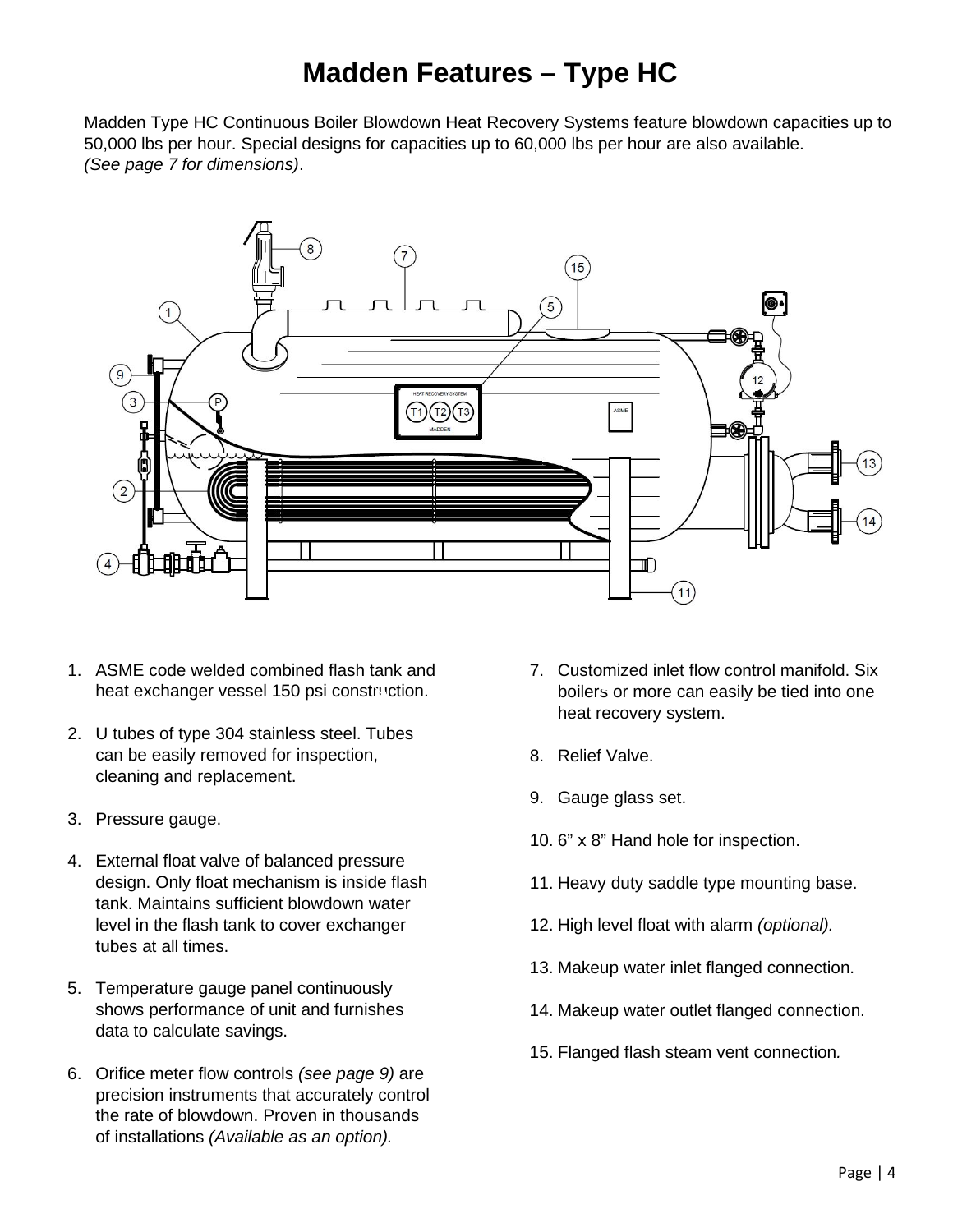# **Madden Features – Model No. HVX15**

**\*NEW\* - Hybrid model between the Type HV and Type HX.**

**Compact like the original HX to keep cost low as possible but now has room to recover flash steam like the HV.**

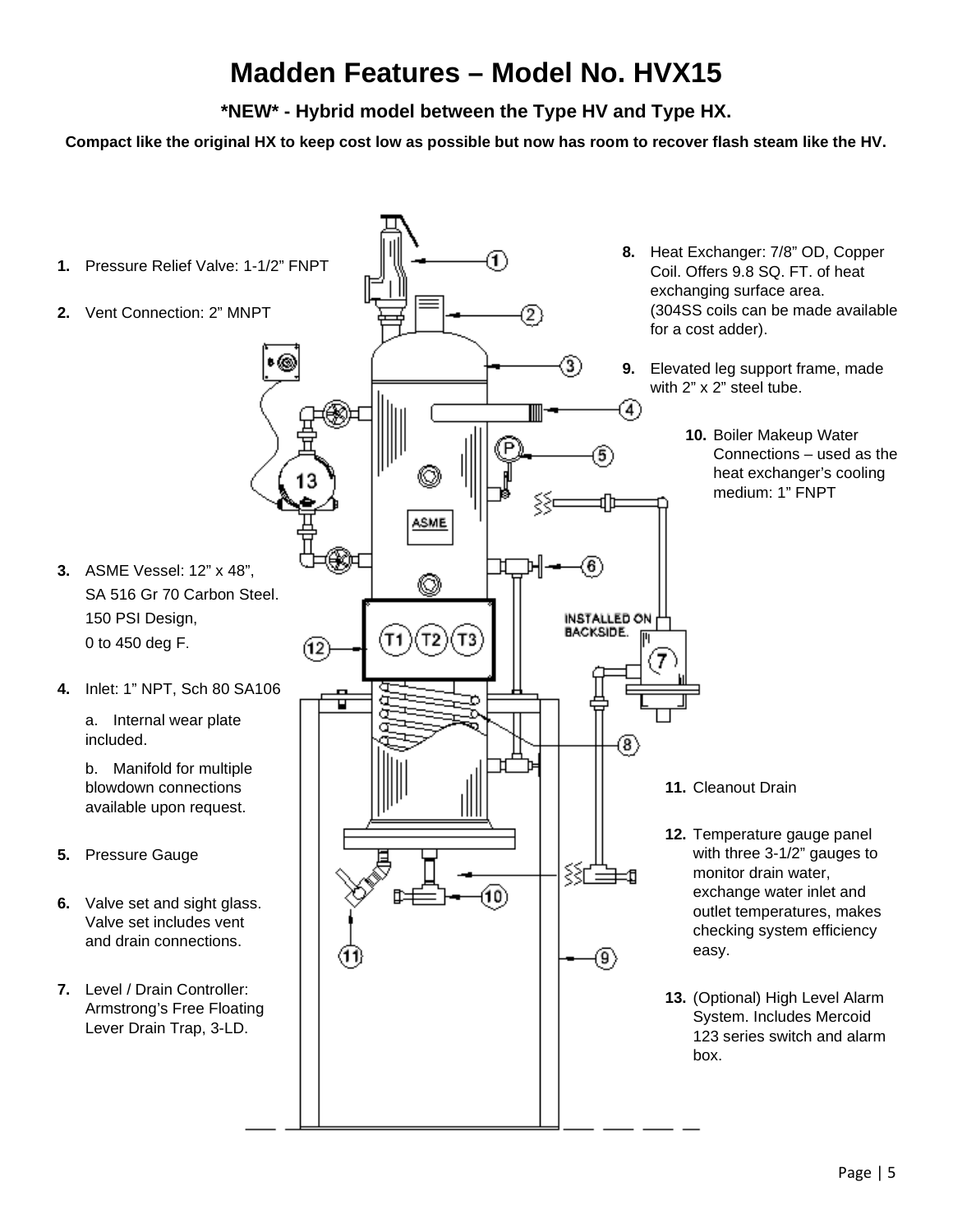# **Heat Recovery Systems' Performance Data**

#### **BTU Recovery Example**

| 1. Boiler surface water blowdown rate:                                                      | 1,000 PPH       |
|---------------------------------------------------------------------------------------------|-----------------|
| 2. Boiler Pressure in P.S.I.G.:                                                             | <b>150 PSIG</b> |
| 3. Lbs. of water flashed $@5p.s.i.g. (14.6%)$ :                                             | 146 PPH         |
| 4. B.T.U. Recovery per hour from<br>Flash Steam @ 1155 B.T.U. per hour:                     | 168,630         |
| 5. Specific volume of flash in<br>Cubic Feet per Hour (146 PPH * 21):                       | 3,066 Ft^3/HR   |
| 6. Water remaining after flash<br>in Ibs. per Hour:                                         | 854 PPH         |
| 7. Heat in remaining condensate (unflashed)<br>water @ 225 deg F. temperature:              | 192,150 BTU's   |
| 8. Recoverable heat in water with 60 deg F.<br>cooling medium plus 10 deg F. transfer loss: | 132,370         |
| 9. Total Heat Recovery from Boiler<br>Blowdown B.T.U. per Hour (Item $4 + 8$ ):             | 301,000 BTU's   |

- **Big BTU savings can result in fast** investment payback and lower operating costs.
- Contact the factory or your sales representative for a computer analysis of your operating system today.

#### **Fuel Savings Example**

| Blowdown Rate. 3,000 lbs. per hour      |  |  |  |  |  |  |
|-----------------------------------------|--|--|--|--|--|--|
| Boiler Pressure 150 p.s.i.g             |  |  |  |  |  |  |
| BTU Savings. 903,000 per hour           |  |  |  |  |  |  |
| Fuel Savings per Hour. 113 lbs. of coal |  |  |  |  |  |  |
| $\ldots \ldots$ 6 gallons of oil        |  |  |  |  |  |  |
| $\ldots$ 9 therms of gas                |  |  |  |  |  |  |
|                                         |  |  |  |  |  |  |
| <b>Fuel Savings per Year</b>            |  |  |  |  |  |  |
| $670.000 \text{ kg} \cdot \text{m}$     |  |  |  |  |  |  |

**= \$**

- 678,000 lbs. of Coal, or
- 36,000 gallons of Oil, or
- 54,000 therms of Gas.

| <b>Initial</b><br><b>Pressure</b> | Temp. of                  | <b>ATM</b><br><b>Pressure</b> | <b>Percent of Flash at Reduced Pressures</b> |      |      |      |       |      |      |      |
|-----------------------------------|---------------------------|-------------------------------|----------------------------------------------|------|------|------|-------|------|------|------|
| <b>P.S.I.G.</b>                   | Liquid (F)                | 0 P.S.I.                      | 5#                                           | 10#  | 15#  | 20#  | 25#   | 30#  | 35#  | 40#  |
| 50                                | 298                       | 9                             | 7.5                                          | 6.3  | 5.2  | 4.2  | 3.4   | 2.6  | 1.9  | 1.2  |
| 75                                | 320                       | 11.5                          | 9.9                                          | 8.7  | 7.6  | 6.7  | 5.9   | 5.1  | 4.4  | 3.8  |
| 100                               | 338                       | 13                            | 11.5                                         | 10.3 | 9.3  | 8.4  | 7.3   | 6.9  | 6.3  | 5.5  |
| 125                               | 353                       | 14.5                          | 13.3                                         | 11.8 | 10.9 | 10   | 9.2   | 8.5  | 7.9  | 7.2  |
| 150                               | 366                       | 16                            | 14.6                                         | 13.2 | 12.3 | 11.4 | 10.6  | 9.9  | 9.3  | 8.5  |
| 175                               | 377                       | 17                            | 15.8                                         | 14.4 | 13.4 | 12.5 | 11.6  | 11.1 | 10.4 | 9.7  |
| 200                               | 388                       | 18                            | 16.9                                         | 15.5 | 14.6 | 13.7 | 12.9  | 12.2 | 11.6 | 10.9 |
| 225                               | 397                       | 19                            | 17.8                                         | 16.5 | 15.5 | 14.7 | 13.9  | 13.2 | 12.6 | 11.9 |
| 250                               | 406                       | 20                            | 18.8                                         | 17.4 | 16.5 | 15.6 | 14.9  | 14.2 | 13.6 | 12.9 |
| 300                               | 421                       | 21.5                          | 20.3                                         | 19   | 18   | 17.2 | 16.5  | 15.8 | 15.2 | 14.5 |
| 350                               | 435                       | 23                            | 21.8                                         | 20.5 | 19.5 | 18.7 | 18    | 17.3 | 16.7 | 16   |
| 400                               | 448                       | 24                            | 23                                           | 21.8 | 21   | 20   | 19.3  | 18.7 | 18.1 | 17.2 |
| 450                               | 459                       | 25                            | 24.3                                         | 23   | 22   | 21.3 | 20    | 19.9 | 19.3 | 18.7 |
| 500                               | 470                       | 26.5                          | 25.4                                         | 24.1 | 23.2 | 22.4 | 21.7  | 21.1 | 20.5 | 19.9 |
| 550                               | 480                       | 27.5                          | 26.5                                         | 25.2 | 24.3 | 23.5 | 22.8  | 22.2 | 21.6 | 20.9 |
| 600                               | 488                       | 28                            | 27.3                                         | 26   | 25   | 24.3 | 23.6  | 23   | 22.4 | 21.8 |
| 650                               | 495                       | 31.5                          | 30.2                                         | 29.1 | 28.2 | 27.5 | 26.75 | 26.1 | 25.5 | 24.9 |
|                                   | B.T.U. in Flash per lbs.  | 1150                          | 1155                                         | 1160 | 1164 | 1167 | 1169  | 1172 | 1174 | 1176 |
|                                   | Temperature of Liquid (F) | 212                           | 225                                          | 240  | 250  | 259  | 267   | 274  | 280  | 287  |
|                                   | Steam Volume Cu. Ft. Lb.  | 26.8                          | 21                                           | 16.3 | 13.7 | 11.9 | 10.5  | 9.4  | 8.5  | 7.8  |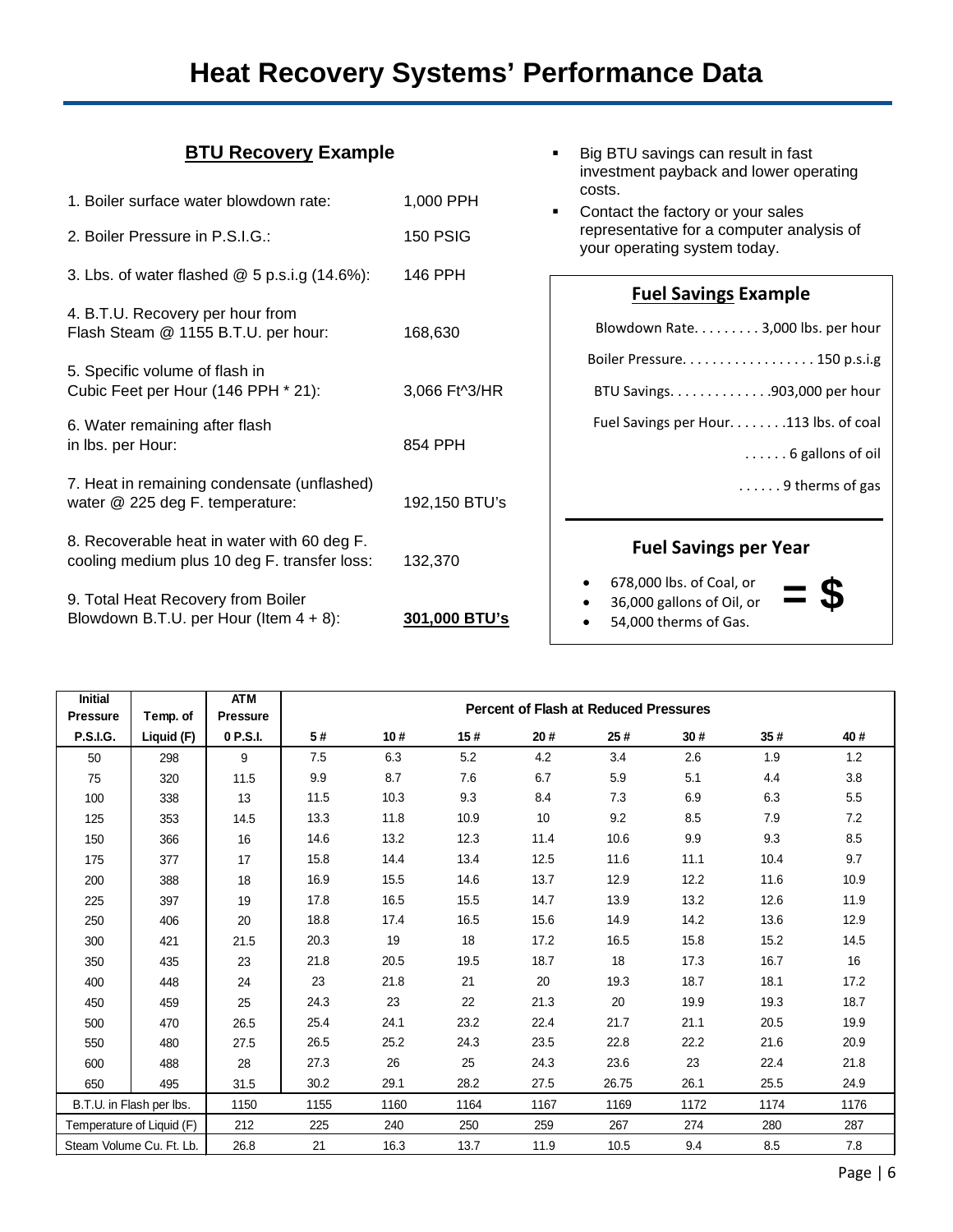# **Dimensions Type HV Heat Recovery Systems**

| Model Number               | <b>HV30</b> | <b>HV50</b> | <b>HV70</b> | <b>HV90</b> | HV120       |
|----------------------------|-------------|-------------|-------------|-------------|-------------|
| Blowdown<br>Capacity lb/hr | 3,000       | 5,000       | 7,000       | 9,000       | 12,000      |
| A1 (OAH)                   | 77"         | 83"         | 89"         | 95"         | 104"        |
| A2 (OAH)                   | 84"         | 90"         | 96"         | 102"        | 111"        |
| B1                         | 49-5/8"     | 55-5/8"     | $61 - 5/8"$ | $67 - 5/8"$ | 76-5/8"     |
| B <sub>2</sub>             | 56-5/8"     | $62 - 5/8"$ | 68-5/8"     | 74-5/8"     | $83 - 5/8"$ |
| C1                         | 15"         | 15"         | 15"         | 15"         | 15"         |
| C <sub>2</sub>             | 22"         | 22"         | 22"         | 22"         | 22"         |
| D                          | $16 - 1/2"$ | $22 - 1/2"$ | $28 - 1/2"$ | $34 - 1/2"$ | $43 - 1/2"$ |
| E (HX Area SF)             | 17          | 21          | 25          | 29          | 35          |
| F (Vent)                   | 3" FLG      | 3" FLG      | 4" FLG      | 4" FLG      | 4" FLG      |
| G (Makeup Water)           | $3"$ FLG    | 3" FLG      | 4" FLG      | 4" FLG      | 4" FLG      |
| H (PRV Outlet)             | $1 - 1/2"$  | 2"          | $2 - 1/2"$  | 3"          | 3"          |
| Ship Wqt.                  | 1,250 lbs.  | 1,350 lbs.  | 1,450 lbs.  | 1,550 lbs.  | 1,750 lbs.  |



# **Dimensions Type HC Heat Recovery Systems**



| Model No.                                                                                                                                                  | <b>HC 40-150</b> | <b>HC 80-150</b> | HC120-150  | HC160-150  | HC200-150  | HC240-150  | HC280-150  | HC320-150  | HC360-150  | *HC500-150 |
|------------------------------------------------------------------------------------------------------------------------------------------------------------|------------------|------------------|------------|------------|------------|------------|------------|------------|------------|------------|
| <b>Blowdown</b><br>Capacity (PPH)                                                                                                                          | 4,000            | 8,000            | 12,000     | 16,000     | 20,000     | 24,000     | 28,000     | 32,000     | 36,000     | 50,000     |
| $A - (OAL)$                                                                                                                                                | 64"              | 70"              | 75"        | 87"        | 99"        | 111"       | 130"       | 142"       | 154"       | 138"       |
| В                                                                                                                                                          | 8"               | 8"               | 13"        | 13"        | 13"        | 13"        | 20"        | 20"        | 20"        | 22"        |
| $C - (Vent)$                                                                                                                                               | 3"               | 4"               | 4"         | 6"         | 6"         | 6"         | 8"         | 8"         | 8"         | 8"         |
| $D - (PRV Outlet)$                                                                                                                                         | 2"               | $2 - 1/2"$       | 3"         | 3"         | 4"         | 4"         | 4"         | 4"         | 4"         | 6"         |
| $E - (# of Tubes)$                                                                                                                                         | 30               | 30               | 45         | 45         | 45         | 45         | 45         | 45         | 45         | 63         |
| $F - (HX Area SF)$                                                                                                                                         | 44               | 47               | 79         | 97         | 115        | 132        | 150        | 168        | 186        | 250        |
| $G - (Inlet/Outlet)$                                                                                                                                       | 3"               | 3"               | 4"         | 4"         | 4"         | 4"         | 6"         | 6"         | 6"         | 6"         |
| $H - (Drain)$                                                                                                                                              | 4"               | 411              | $1 - 1/4"$ | $1 - 1/2"$ | $1 - 1/2"$ | 2"         | 2"         | 2"         | 2"         | 2"         |
| Ship Weight                                                                                                                                                | 1.000 lbs.       | 1.200 lbs.       | 1.400 lbs. | 1.900 lbs. | 2.300 lbs. | 2.700 lbs. | 3.100 lbs. | 3.500 lbs. | 3.900 lbs. | 4,500 lbs. |
| *NOTE: These dimensions do not account for ancillary equipment and they are specific to models HC40 through HC360. The HC500-150 is 48" wide X ~ 66" tall. |                  |                  |            |            |            |            |            |            |            |            |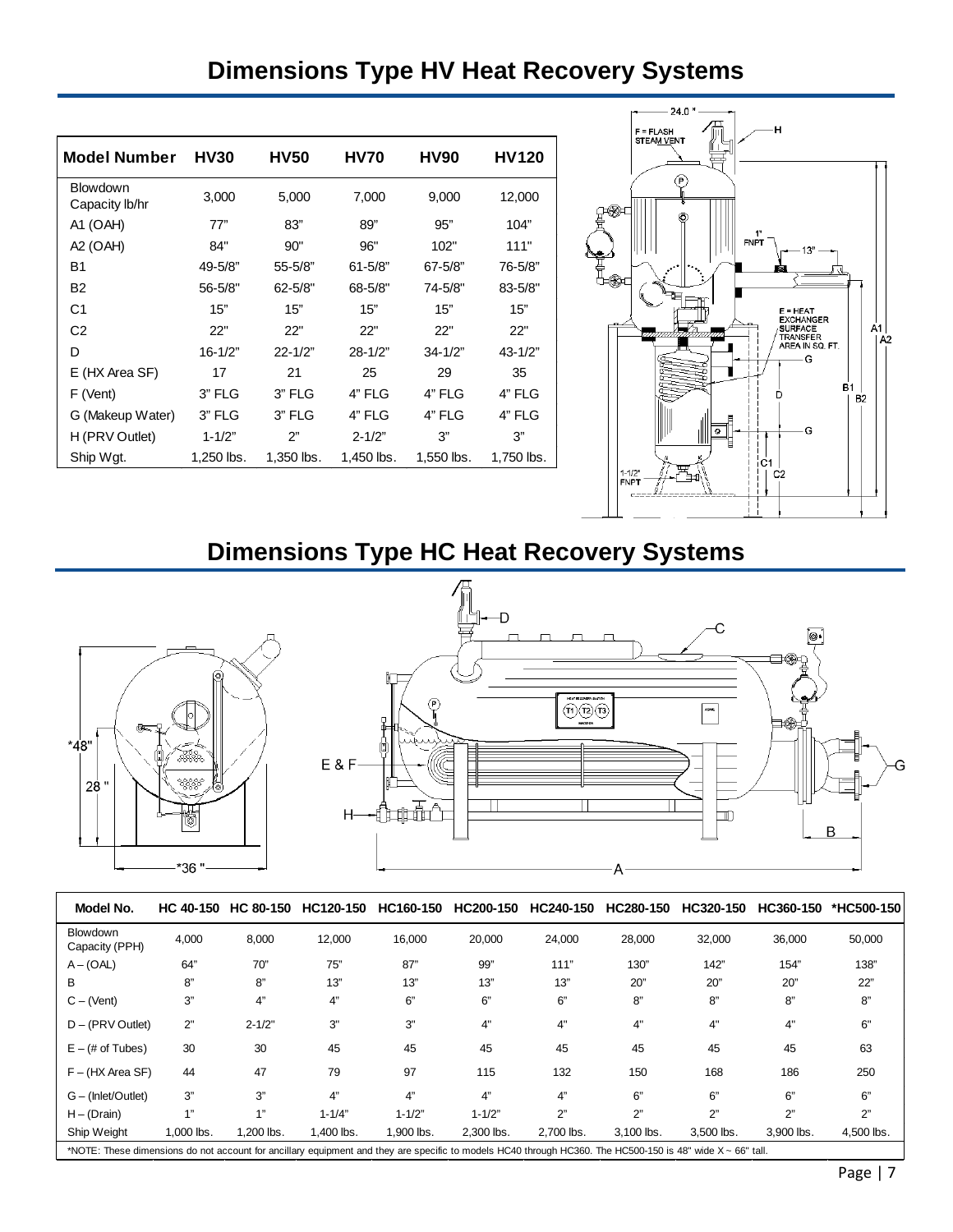### **Dimensions - Type HX Heat Recovery Systems**

|                        | <b>Model Number</b>                                                   | <b>HX20</b> | <b>HX25</b> | <b>HX30</b> | <b>HVX15</b> |  |  |
|------------------------|-----------------------------------------------------------------------|-------------|-------------|-------------|--------------|--|--|
| HEAT RECOVERY SYSTEM O | Capacity (PPH)                                                        | 2,000       | 2,500       | 3,000       | 1,500        |  |  |
| - G                    | Flash Steam?                                                          | N           | N           | N           | Υ            |  |  |
| <b>MADDEN</b>          | Coil Area (Sq. Ft.)                                                   | 17          | 21          | 25          | 9.8          |  |  |
|                        | Coil Material                                                         | Copper / SS | Copper / SS | Copper / SS | Copper       |  |  |
|                        | A (OAH)                                                               | 42"         | 48"         | 54"         | 92.5"        |  |  |
| А                      | В                                                                     | 22"         | 28"         | 34"         | 79"          |  |  |
|                        | C - BD Inlet                                                          | $1 - 1/2"$  | $1 - 1/2"$  | $1 - 1/2"$  | 1"           |  |  |
|                        | D - Blowdown Drain                                                    | $1 - 1/2"$  | $1 - 1/2"$  | $1 - 1/2"$  | 1"           |  |  |
|                        | E - Makeup Water Inlet                                                | $2 - 1/2"$  | $2 - 1/2"$  | $2 - 1/2"$  | 1"           |  |  |
|                        | F - Makeup Water Out                                                  | $2 - 1/2"$  | $2 - 1/2"$  | $2 - 1/2"$  | 1"           |  |  |
|                        | G - Temperature Gauges and Nameplate. Includes 3 digit Serial Number. |             |             |             |              |  |  |
| ר ∤ (<br>$D -$         | Ship Weight (Lbs.)                                                    | 500         | 525         | 575         | 595          |  |  |
|                        |                                                                       |             |             |             |              |  |  |

## **Dimensions - Type HVX15 Heat Recovery System**